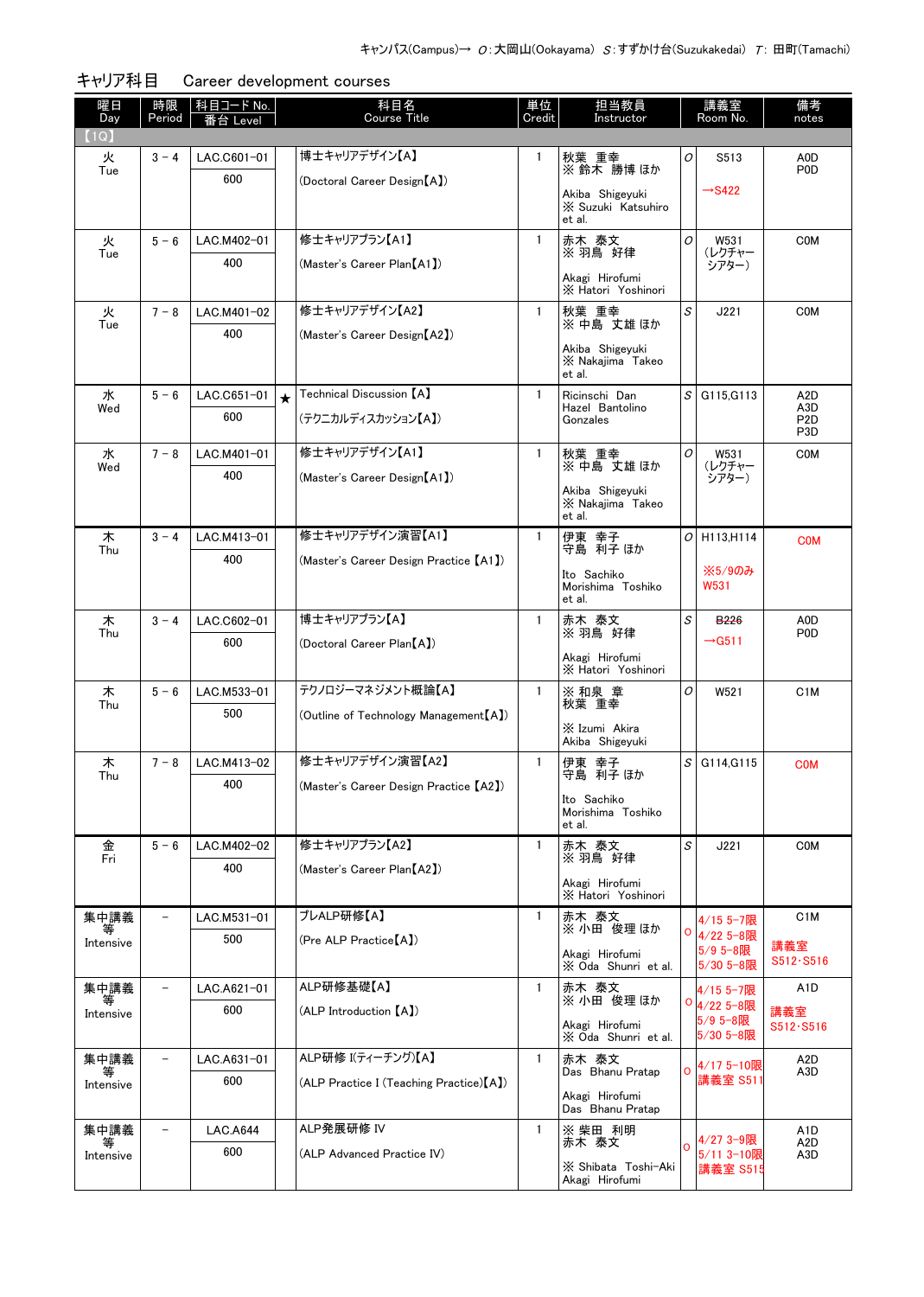| 曜日<br>Day           | 時限<br>Period             | 科目コード No.<br>番台 Level | 科目名<br>Course Title                              | 単位<br>Credit   | 担当教員<br>Instructor                   |   | 講義室<br>Room No.        | 備考<br>notes                          |
|---------------------|--------------------------|-----------------------|--------------------------------------------------|----------------|--------------------------------------|---|------------------------|--------------------------------------|
| (1Q)                |                          |                       |                                                  |                |                                      |   |                        |                                      |
| 集中講義                | $\overline{\phantom{0}}$ | <b>LAC.P622</b>       | PLP研修基礎                                          | $\mathbf{1}$   | 秋葉 重幸                                |   |                        | P <sub>1</sub> D                     |
| 等<br>Intensive      |                          | 600                   | (PLP Introduction)                               |                | ※菅生 繁男ほか                             | 0 | 5/17 5-9限<br>5/24 5-9限 | 講義室                                  |
|                     |                          |                       |                                                  |                | Akiba Shigeyuki<br>X Sugou Shigeo et |   | 5/31 5-10限 W351        |                                      |
| インターン               | $\overline{\phantom{0}}$ | LAC.A635-01           | ALP研修 II(海外研修)【A】                                | $\mathbf{1}$   | al.<br>赤木 泰文                         |   |                        | A <sub>2</sub> D                     |
| シップ                 |                          | 600                   | (ALP Practice II (Overseas Training) [A])        |                | Akagi Hirofumi                       |   |                        | A <sub>3</sub> D                     |
| Internship<br>インターン | $\overline{\phantom{0}}$ | LAC.P632-01           | PLP研修1【A】                                        | $\mathbf{1}$   | 秋葉 重幸                                |   |                        | P <sub>2</sub> D                     |
| シップ                 |                          | 600                   | (PLP Practice 1[A])                              |                | Akiba Shigeyuki                      |   |                        | P <sub>3</sub> D                     |
| Internship<br>インターン |                          | LAC.P633-01           | PLP研修2【A】                                        | $\overline{2}$ | 秋葉 重幸                                |   |                        | P <sub>2</sub> D                     |
| シップ<br>Internship   |                          | 600                   | (PLP Practice 2 <sup>[A]</sup> )                 |                | Akiba Shigeyuki                      |   |                        | P <sub>3</sub> D                     |
| インターン               | $\overline{\phantom{0}}$ | LAC.P634-01           | PLP研修4【A】                                        | 4              | 秋葉 重幸                                |   |                        | P <sub>2</sub> D                     |
| シップ                 |                          | 600                   | (PLP Practice 4[A])                              |                | Akiba Shigeyuki                      |   |                        | P <sub>3</sub> D                     |
| Internship<br>インターン |                          | LAC.P661-01           | リカレント教育発展研修1【A】                                  | $\mathbf{1}$   | 秋葉 重幸                                |   |                        | P <sub>0</sub>                       |
| シップ                 |                          | 600                   | (Recurrent Program Advanced Practice             |                |                                      |   |                        | P <sub>1</sub> D                     |
| Internship          |                          |                       | 1(A)                                             |                | Akiba Shigeyuki                      |   |                        | P <sub>2</sub> D<br>P <sub>3</sub> D |
|                     |                          |                       |                                                  |                |                                      |   |                        | リカレント教育<br>発展研修で取                    |
|                     |                          |                       |                                                  |                |                                      |   |                        | 得できる単位数<br>は合計4単位ま                   |
|                     |                          |                       |                                                  |                |                                      |   |                        | で                                    |
| インターン<br>シップ        | $\equiv$                 | LAC.P662-01           | リカレント教育発展研修2-1【A】                                | $\overline{2}$ | 秋葉 重幸                                |   |                        | P <sub>0</sub><br>P <sub>1</sub> D   |
| Internship          |                          | 600                   | (Recurrent Program Advanced Practice<br>$2-1[A]$ |                | Akiba Shigeyuki                      |   |                        | P <sub>2</sub> D<br>P <sub>3</sub> D |
|                     |                          |                       |                                                  |                |                                      |   |                        | リカレント教育<br>発展研修で取                    |
|                     |                          |                       |                                                  |                |                                      |   |                        | 得できる単位数                              |
|                     |                          |                       |                                                  |                |                                      |   |                        | は合計4単位ま<br>で                         |
| インターン               |                          | LAC.P663-01           | リカレント教育発展研修3【A】                                  | 3              | 秋葉 重幸                                |   |                        | P <sub>0</sub>                       |
| シップ<br>Internship   |                          | 600                   | (Recurrent Program Advanced Practice             |                | Akiba Shigeyuki                      |   |                        | P <sub>1</sub> D<br>P <sub>2</sub> D |
|                     |                          |                       | 3(A)                                             |                |                                      |   |                        | P <sub>3</sub> D<br>リカレント教育          |
|                     |                          |                       |                                                  |                |                                      |   |                        | 発展研修で取<br>得できる単位数                    |
|                     |                          |                       |                                                  |                |                                      |   |                        | は合計4単位ま<br>で                         |
| インターン               |                          | LAC.P664-01           | リカレント教育発展研修4【A】                                  | $\overline{4}$ | 秋葉 重幸                                |   |                        | P <sub>0</sub>                       |
| シップ<br>Internship   |                          | 600                   | (Recurrent Program Advanced Practice             |                | Akiba Shigeyuki                      |   |                        | P <sub>1</sub> D<br>P <sub>2</sub> D |
|                     |                          |                       | 4(A)                                             |                |                                      |   |                        | P <sub>3</sub> D<br>リカレント教育          |
|                     |                          |                       |                                                  |                |                                      |   |                        | 発展研修で取<br>得できる単位数                    |
|                     |                          |                       |                                                  |                |                                      |   |                        | は合計4単位ま<br>で                         |
| インターン               |                          | LAC.P665-01           | リカレント教育発展研修2-2【A】                                | $\overline{2}$ | 秋葉 重幸                                |   |                        | P <sub>0</sub>                       |
| シップ<br>Internship   |                          | 600                   | (Recurrent Program Advanced Practice             |                | Akiba Shigeyuki                      |   |                        | P <sub>1</sub> D<br>P <sub>2</sub> D |
|                     |                          |                       | $2-2[A]$                                         |                |                                      |   |                        | P <sub>3</sub> D                     |
|                     |                          |                       |                                                  |                |                                      |   |                        | リカレント教育<br>発展研修で取                    |
|                     |                          |                       |                                                  |                |                                      |   |                        | 得できる単位数<br>は合計4単位ま                   |
| 【2Q】                |                          |                       |                                                  |                |                                      |   |                        | で                                    |
| 火                   | $3 - 4$                  | LAC.C602-02           | 博士キャリアプラン【B】                                     | 1              | 赤木 泰文                                | 0 | H <sub>113</sub>       | A0D                                  |
| Tue                 |                          | 600                   | (Doctoral Career Plan [B])                       |                | ※ 羽鳥 好律                              |   |                        | P <sub>0</sub>                       |
|                     |                          |                       |                                                  |                | Akagi Hirofumi                       |   | $\rightarrow$ W371     |                                      |
| 火                   | $5 - 6$                  | LAC.M401-03           | 修士キャリアデザイン【B1】                                   | $\mathbf{1}$   | X Hatori Yoshinori<br>秋葉 重幸          | S | J221                   | <b>COM</b>                           |
| Tue                 |                          | 400                   |                                                  |                | ※中島 丈雄ほか                             |   |                        |                                      |
|                     |                          |                       | (Master's Career Design [B1])                    |                | Akiba Shigeyuki                      |   |                        |                                      |
|                     |                          |                       |                                                  |                | X Nakajima Takeo<br>et al.           |   |                        |                                      |

キャリア科目 Career development courses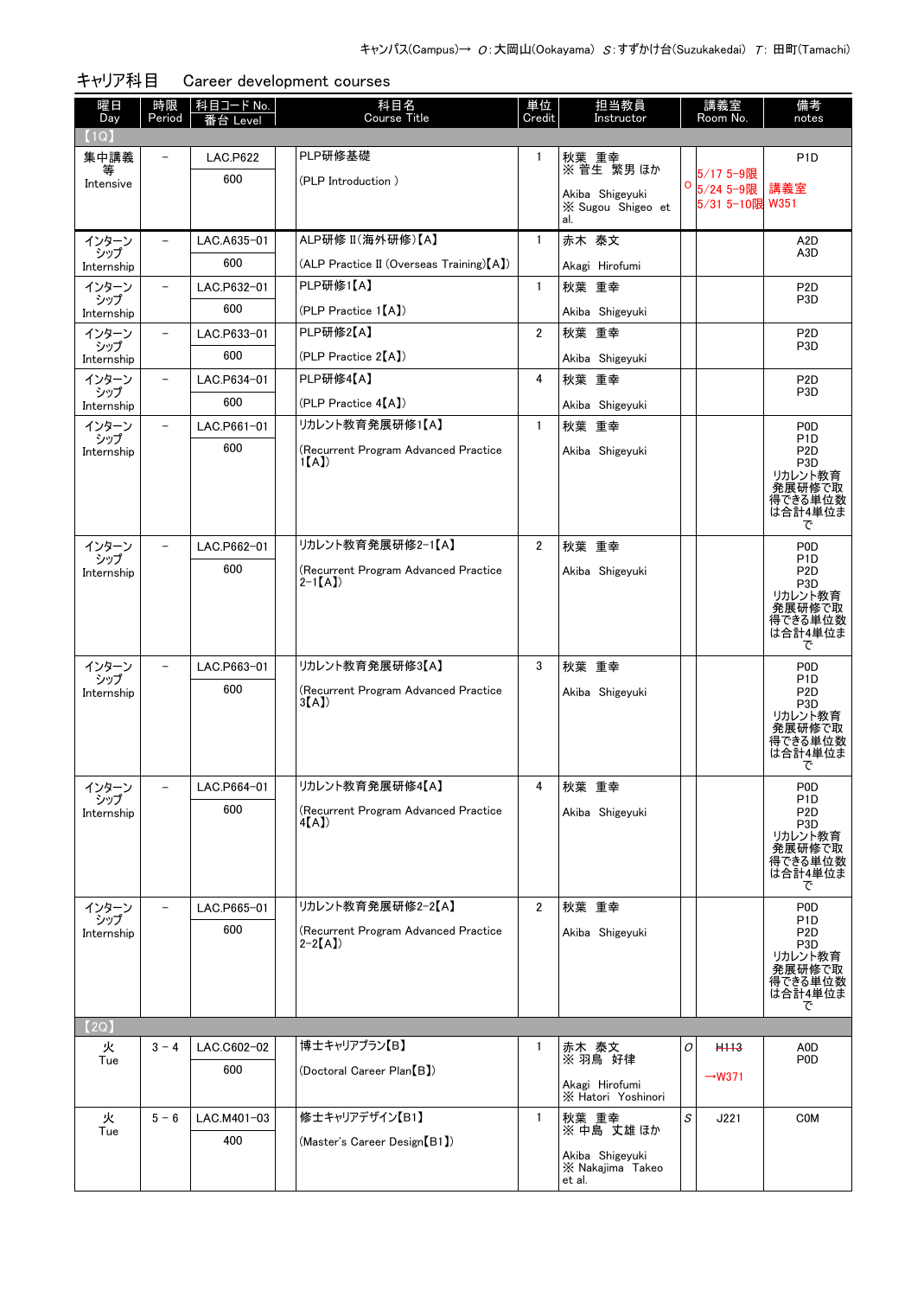| 曜日<br>Day | 時限<br>Period             | │科目コード No.<br>番台 Level |            | 科目名<br>Course Title                                                   | 単位<br>Credit | 担当教員<br>Instructor                              |   | 講義室<br>Room No.                    | 備考<br>notes                          |
|-----------|--------------------------|------------------------|------------|-----------------------------------------------------------------------|--------------|-------------------------------------------------|---|------------------------------------|--------------------------------------|
| 【2Q】      |                          |                        |            |                                                                       |              |                                                 |   |                                    |                                      |
| 水         | $3 - 4$                  | LAC.C601-02            |            | 博士キャリアデザイン【B】                                                         | 1            | 秋葉 重幸                                           | S | J234                               | A0D                                  |
| Wed       |                          | 600                    |            | (Doctoral Career Design【B】)                                           |              | ※鈴木 勝博ほか                                        |   |                                    | P <sub>0</sub>                       |
|           |                          |                        |            |                                                                       |              | Akiba Shigevuki<br>X Suzuki Katsuhiro<br>et al. |   |                                    |                                      |
| 水         | $5 - 6$                  | LAC.M402-03            |            | 修士キャリアプラン【B】                                                          | $\mathbf{1}$ | 赤木 泰文                                           | O | W521                               | <b>COM</b>                           |
| Wed       |                          | 400                    |            | (Master's Career Plan [B])                                            |              | ※ 羽鳥 好律                                         |   |                                    |                                      |
|           |                          |                        |            |                                                                       |              | Akagi Hirofumi<br>X Hatori Yoshinori            |   |                                    |                                      |
| 水         | $5 - 6$                  | LAC.C651-02            | $\bigstar$ | Technical Discussion $\textsf{\small{[B]}}$                           | $\mathbf{1}$ | Ricinschi Dan<br>Hazel Bantolino                | 0 | S514, S421                         | A <sub>2</sub> D<br>A3D              |
| Wed       |                          | 600                    |            | (テクニカルディスカッション【B】)                                                    |              | Gonzales                                        |   |                                    | P <sub>2</sub> D<br>P <sub>3</sub> D |
| 水         | $5 - 6$                  | LAC.C663-01            |            | グローバル企業の研究開発実践論【J】                                                    | $\mathbf{1}$ | 秋葉 重幸                                           | S | J232                               | P <sub>1</sub> D                     |
| Wed       |                          | 600                    |            | (R&D Activities of Global companies [J])                              |              | ※ 根岸 康 ほか                                       |   |                                    | A1D                                  |
|           |                          |                        |            |                                                                       |              | Akiba Shigeyuki<br>X Negishi Yasushi<br>et al.  |   |                                    |                                      |
| 水         | $7 - 8$                  | LAC.C663-02            | $\star$    | R&D Activities of Global companies [E]                                | $\mathbf{1}$ | 秋葉 重幸<br>※ 根岸 康 ほか                              | S | J232                               | P <sub>1</sub> D                     |
| Wed       |                          | 600                    |            | (グローバル企業の研究開発実践論【E】)                                                  |              |                                                 |   |                                    | A1D                                  |
|           |                          |                        |            |                                                                       |              | Akiba Shigeyuki<br>X Negishi Yasushi<br>et al.  |   |                                    |                                      |
| 木<br>Thu  | $3 - 4$                  | LAC.M413-03            |            | 修士キャリアデザイン演習【B1】                                                      | $\mathbf{1}$ | 伊東 幸子<br>守島 利子 ほか                               |   | $O$ H113.H114                      | <b>COM</b>                           |
|           |                          | 400                    |            | (Master's Career Design Practice [B1])                                |              | Ito Sachiko                                     |   |                                    |                                      |
|           |                          |                        |            |                                                                       |              | Morishima Toshiko<br>et al.                     |   |                                    |                                      |
| 木         | $5 - 6$                  | LAC.M401-04            |            | 修士キャリアデザイン【B2】                                                        | $\mathbf{1}$ | 秋葉 重幸                                           | 0 | W531                               | <b>COM</b>                           |
| Thu       |                          | 400                    |            | (Master's Career Design [B2])                                         |              | ※ 中島 丈雄ほか                                       |   | (レクチャー<br>シアター)                    |                                      |
|           |                          |                        |            |                                                                       |              | Akiba Shigeyuki<br>X Nakajima Takeo             |   |                                    |                                      |
|           |                          |                        |            |                                                                       |              | et al.                                          |   |                                    |                                      |
| 木<br>Thu  | $5 - 6$                  | <b>LAC.M562</b><br>500 | $\bigstar$ | Master's Scientific Communication                                     | $\mathbf{1}$ | Ricinschi Dan<br>Hazel Bantolino                | S | J221                               | C <sub>1</sub> M                     |
| 木         | $7 - 8$                  | LAC.M413-04            |            | (修士サイエンティフィックコミュニケーション)<br>修士キャリアデザイン演習【B2】                           | $\mathbf{1}$ | Gonzales<br>伊東 幸子                               | s | G114, G115                         |                                      |
| Thu       |                          | 400                    |            | (Master's Career Design Practice【B2】)                                 |              | 守島 利子 ほか                                        |   |                                    | <b>COM</b>                           |
|           |                          |                        |            |                                                                       |              | Ito Sachiko<br>Morishima Toshiko                |   |                                    |                                      |
|           |                          |                        |            |                                                                       |              | et al.                                          |   |                                    |                                      |
| 集中講義      |                          | LAC.M403-01            | $\bigstar$ | Strategies for Balancing Career,<br>Personality and Lifestyle (Master | $\mathbf{1}$ | Ricinschi Dan<br>Hazel Bantolino                |   | 6/24 2-8限 →W531                    | <b>COM</b>                           |
| Intensive |                          | 400                    |            | Course) <sup>[B]</sup>                                                |              | Gonzales et al.                                 | o | 6/25 5-8限 →S222<br>6/27 5-8限 →H121 |                                      |
|           |                          |                        |            | (キャリア、パーソナリティ、ライフスタイルのバラ<br>ンス戦略(修士)【B】)                              |              |                                                 |   |                                    |                                      |
| 集中講義      | $\overline{\phantom{0}}$ | LAC.M531-02            |            | プレALP研修【B】                                                            | $\mathbf{1}$ | 赤木 泰文<br>※ 小田 俊理 ほか                             |   | $6/20$ 5-7限<br>7/2 5-8限            | C <sub>1</sub> M                     |
| Intensive |                          | 500                    |            | (Pre ALP Practice[B])                                                 |              | Akagi Hirofumi                                  |   | 7/30 5-8限<br>8/2 5-8限              | $6/28$ 5-7限                          |
|           |                          |                        |            |                                                                       |              | X Oda Shunri et al.                             |   | 講義室 J233·J234                      |                                      |
| 集中講義<br>等 | $\overline{\phantom{a}}$ | LAC.A621-02            |            | ALP研修基礎【B】                                                            | 1            | 赤木 泰文<br>※ 小田 俊理 ほか                             |   | $6/20$ 5-7限<br>7/2 5-8限            | A1D<br>$6/28$ 5-7限                   |
| Intensive |                          | 600                    |            | (ALP Introduction [B])                                                |              | Akagi Hirofumi                                  |   | 7/30 5-8限<br>8/2 5-8限              |                                      |
|           |                          |                        |            |                                                                       |              | X Oda Shunri et al.                             |   | 講義室 J233·J234                      |                                      |
| 集中講義<br>等 |                          | LAC.A631-02            |            | ALP研修 I(ティーチング)【B】                                                    | $\mathbf{1}$ | 赤木 泰文<br>Das Bhanu Pratap                       |   | $6/24$ 5-10限                       | A2D<br>A <sub>3</sub> D              |
| Intensive |                          | 600                    |            | (ALP Practice I (Teaching Practice) [B])                              |              | Akagi Hirofumi                                  |   | $\rightarrow$ J231                 |                                      |
|           |                          |                        |            |                                                                       |              | Das Bhanu Pratap                                |   |                                    |                                      |
| 集中講義      | $\overline{\phantom{0}}$ | LAC.A643               |            | ALP発展研修 III                                                           | $\mathbf{1}$ | ※ 奥田 雄一<br>赤木 泰文                                |   | 6/13 5-7限<br>○ 6/24 5-10限          | A <sub>1</sub> D<br>A2D              |
| Intensive |                          | 600                    |            | (ALP Advanced Practice III)                                           |              | X Okuda Yuichi                                  |   | 7/4 5-10限<br>講義室 S323              | A3D                                  |
|           |                          |                        |            |                                                                       |              | Akagi Hirofumi                                  |   |                                    |                                      |

キャリア科目 Career development courses